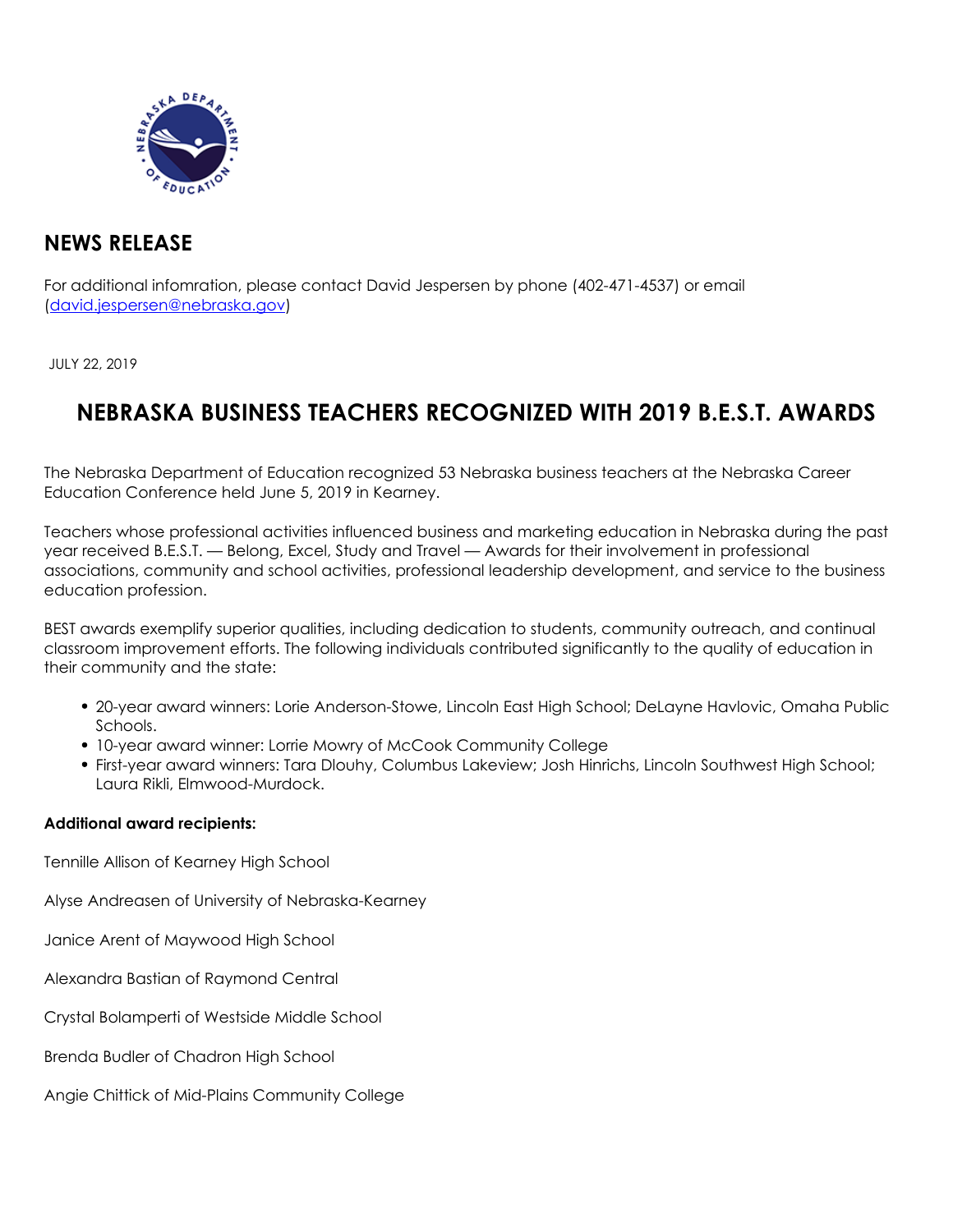Jimi Cole of Mid-Plains Community College Jean Condon of Mid-Plains Community College Jocelyn Crabtree of Lincoln Northeast High School Liz Crabtree of Milford High School Melissa Dux of Fairbury High School Teresa Feick of Arlington High School Lisa Fox of Dundy County Stratton High School Dawn Friedrich of Wausa High School Jodi Gehr of Lincoln Southeast High School Lisa Hanson of Neligh-Oakdale High School Darci Karr of Hastings High School Shawna Koger of Arlington High School Dennis Krejci of Tri County High School Kyleigh Lewis of Dorchester High School Matt Maw of Lincoln East High School Kathleen McCune of Mid-Plains Community College Kelly Means of Omaha Central High School Renelle Mooney of McCook Community College Shelly Mowinkel of Milford High School Renae Noble of Chadron High School Cathy Nutt of Mid-Plains Community College Pat Olson of Blair High School Jan Osborn of Sargent High School Angie Palmer of Broken Bow High School Peggy Parker of Dundy County Stratton High School Laura Parks of Elkhorn Valley High School Shannon Quible of Lincoln North Star High School Kim Pickering of Lincoln High School